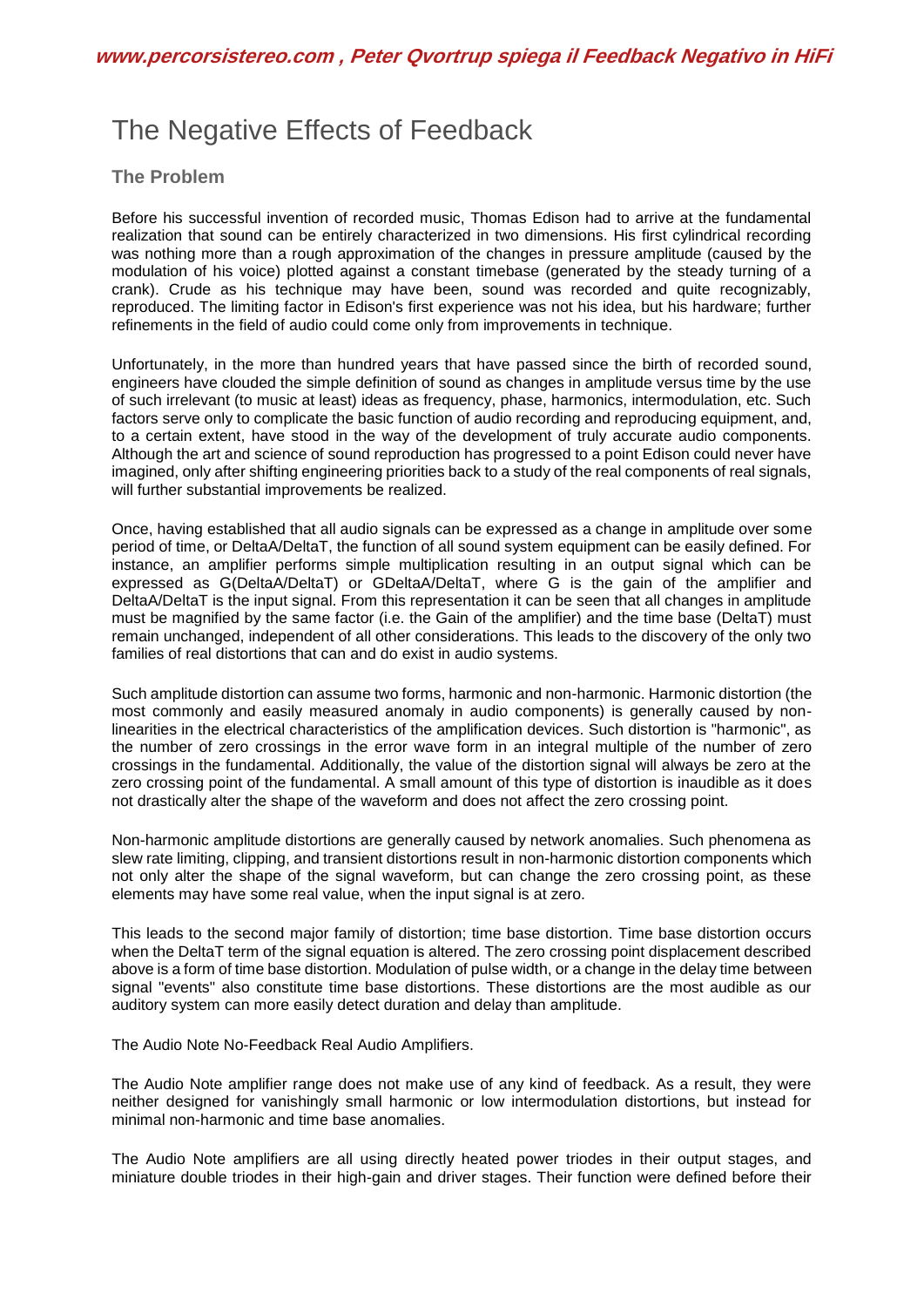circuitry was conceived, as constant multiplication of amplitude over a totally non-varying time base, with a view to maintaining power output into a varying load.

During the development of these amplifiers using direct heated power triodes, most accepted amplifier design practices had to be ignored, as investigations into their implementation showed circuits with variability of gain with amplitude, time and signal duration, as well as variability of time delay with amplitude, signal duration and signal delay. What has resulted are amplifier circuits which operate optimally and non-varyingly for all signal and load conditions. Where compromises have been necessary between maximally linear amplitude response, and optimum time base performance, the design parameters have always been adjusted to favour the latter. With the superior linearity and load characteristics of the directly heated power triode, whose circuit configurations naturally lend themselves to the defined functions.

The design practices most obviously eschewed in the development of the Audio Note Real Audio amplifiers (using direct heated power triodes) is the use of negative or local feedback. Negative feedback, quite simply, is the application of an inverted portion of an amplifier's output signal to its input terminals. This "extra" signal is subtracted from the input and serves to reduce the effective amplifier gain (as the input signal is then smaller). In addition, steady state distortion is thought to be reduced as the out-of-phase distortion components contained in the feedback signal cancels out some of the errors created by the amplifier circuitry.

This scheme presents two very obvious problems. Firstly, all amplifiers introduce some delay to passing a signal from its input, to its output and then back to its input. During this delay period, a feedback amplifier is operating at its natural (referred to as "open-loop") gain. It is not until this initial delay period is over, that the circuit begins to exhibit its intended operating ("closed loop") gain characteristics. There must be, by the very definition of a feedback system, some change in the gain factor G, during the transition from open to closed loop operation. This gain modulation would probably not be audible by itself, as the propagation delays of most good amplifiers are quite small, except that the increased gain of the amplifier during the initialization period results in a decreased maximum input capability before overload. Simply put, an amplifier which utilizes 20 dB of feedback (a relatively modest amount by modern standards) and requires an input of two volts to clip during closed loop operation, would overload with only two tenths of a volt input during the forward delay period. Once the amplifier is overdriven, it may take many times its delay period to become fully restored to normal operation. The distortion created by this condition has been commonly referred to as Transient Intermodulation Distortion (TIM), Dynamic Intermodulation Distortion (DIM), and Slew Induced Distortion (SID).

In addition to this obvious form of feedback induced distortion, there exists another more subtle effect of signal regeneration. Because all amplifiers have some forward propagation delay, the fed back portion of the output signal will always lag behind the input. There is therefore a constant introduction of "out of date" information into the amplifier. Under transient conditions (which is what music is; transients), this results in the presentation of an error correction signal intended to reduce the distortion of an input signal which has already passed through the amplifier and is either already out of the circuit or well on the way out of the circuit. The signal present at the input by the time the feedback has arrived may bear no relation to the previous signal and thus will not be properly acted upon by the regenerated information. The current input signal is then distorted once, through the subtraction of an erroneous feedback waveform, and again by the amplifier. Additionally, the error signal present in feedback is passed through the amplifier and again fed back, with all of the newly created distortions, to make yet another trip through the circuit, until it is allowed to decay through successive attenuation. Thus, a distortion signal which originally may have lasted only a few microseconds, can pass through the amplifier enough times for its effective duration to have exceeded the threshold of human audibility. The mechanism originally designed to reduce audible distortion, actually, under transient conditions, serves to regenerate, emphasize and, in fact, create distortion.

Because our Real Audio triode amplifiers operate totally without signal feedback, such distortion regeneration does not take place. The circuits have been designed for maximum linearity without corrective mechanisms, and thus responds as easily to transient signals as it does to steady state waveforms. The amplifiers make no attempt to reverse the path of time in order to correct their own errors. Those distortions created by these circuits (which are almost entirely harmonic in nature) are allowed to pass only onto the loudspeaker, and not back to the input.